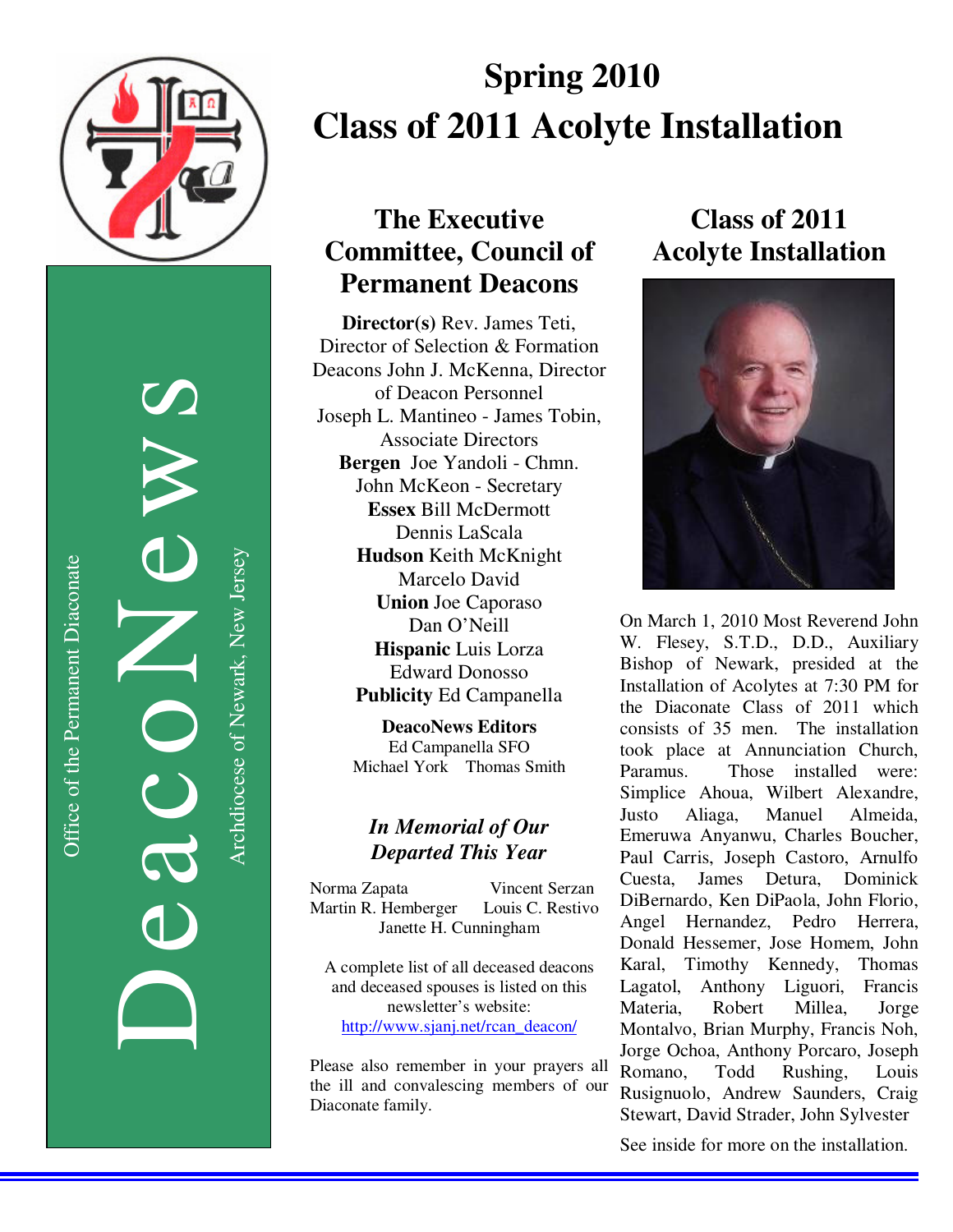## *Director's Column*



#### **Deacon John McKenna**

Happy Easter! The Lord is Risen! He has truly Risen!

The Holy Spirit is very active in the Church and this Easter season is a particularly blessed time. The front cover describes the most recent Acolyte installation of the formation class of 2010. 35 men were installed as acolytes by Bishop Flesey on Monday, March  $1<sup>st</sup>$  at Annunciation<br>Church Paramus It was a Church, Paramus. wonderful event and a good number of deacons attended the ceremony as a sign and encouragement to the candidates. Please keep these men and their families in your prayers.

We have a number of initiatives planned for 2010-2011. The Deacon Council in conjunction with the Office of Deacon Personnel will develop a mentoring program in anticipation of the class of 2011's ordination next spring. The mentoring program will be designed to assist the newly ordained deacon as he begins his new ministry. I will provide you with more information as the program evolves.

Your Deacon Council representatives will be holding county meetings this year. These meetings are an opportunity to reconnect with each other, develop local support groups, and hear about upcoming projects

#### **DeacoNews Spring 2010 http://sjanj.net/rcan\_deacon Archdiocese of Newark**

and events. I encourage you to take this time to speak to your local representative about how the council and diaconate office can continue to assist you in your ministry. One of the topics I have asked the council members to discuss with you is the formation of county "Lazarus Groups". These groups would consist of deacons willing to volunteer to attend and serve at wakes and funerals for deceased deacons and their wives.

The Deacon Council and the Office of Deacon personnel are in the process of planning two social events. One is a reception with the deacon candidate class. This will be an opportunity to meet the men in formation and their wives prior to ordination. The other event will be the Second Annual Deacon and Wives Convocation. The convocation will take place in the fall of 2011.

Please keep all deacons and their families, living and deceased, in your prayers.

### *Teachable Moments*

by Deacon Ed Campanella

Some things are obvious and many times the obvious is not discussed and ultimately overlooked. This is an article about one of those obvious elements of our ministry that I wanted to talk about since I find that I need to remind myself about it and maybe others may need the same reminding and will find it practical.

How many times have we presided at wakes, baptisms and weddings? Sometimes we need to slow down and not rush into a liturgy we have done so often that we can almost become mechanical in its presentation – (perhaps as St. Paul would tell us) something to be scoffed at. I know I have to be very careful about this and I know we have all struggled with this aspect of our ministry from time to time –

hopefully fewer than more; it's part of the danger in our vocation, which goes along with not taking ourselves too seriously, a subject for another discussion.

Each time we find ourselves in front of a congregation such as these – more so than when we assist at Mass - we are presented with not only a wonderful opportunity to be inviting and welcoming those who perhaps have not been near a religious observance for some time but we also have the responsibility not to drive people away with an "official" or repetitious tone.

We need to make use of our welcoming manner to reach people who would otherwise not be touched.

It is helpful to remind folks that it is at times like these, when we unpredictably find ourselves in a baptism, or wedding – that perhaps it is that we are there by the urging of the Holy Spirit; that we are there to offer condolences, love, or congratulations, out of the wonderful drive that is instilled in all of us - to show love and concern for one another.

Building on this thought I try to encourage people that this is a good time for us all to take stock of our relationship with God and those around us.

Not surprisingly, whether we use a diverse approach to the prayers of the liturgy or a straight "A" approach we will find that the beauty of the words that the Church provides for us strike a special place in hearers hearts – which is why we need to deliver the words with the same vitality that we present a homily – with intensity, sincerity and animation.

We are many times surprised when folk tell us that the service was "moving" or "very special", but we shouldn't be because of the difference of perspective, the impact can be quite poignant.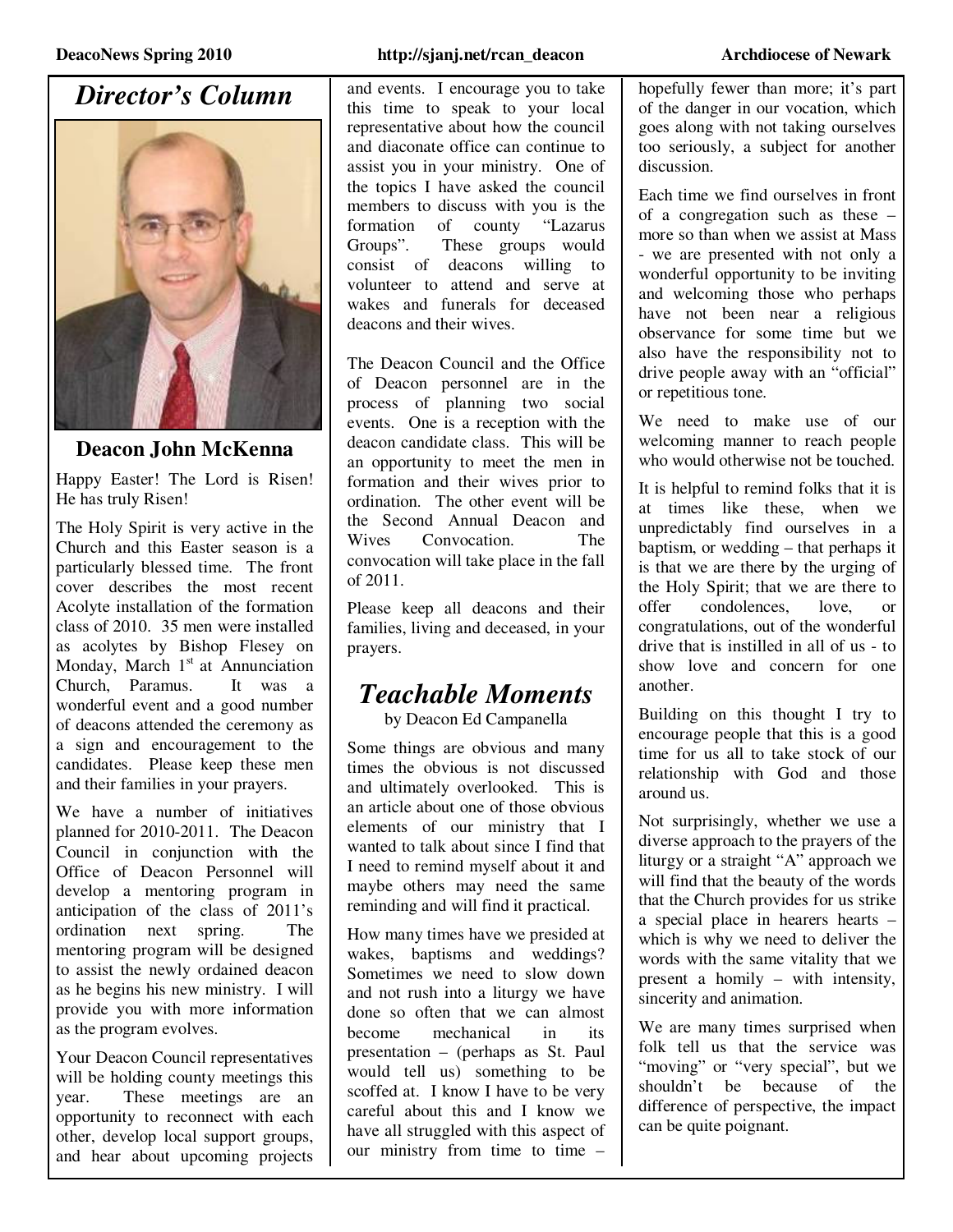At the end of a wake, after "Go in the peace of Christ," I try to remember to thank everyone for their caring attention to the vigil service for their loving participation. I think this helps to return everyone to the "visiting" environment in a soft and gentle manner, as opposed to an abrupt end.

Do we truly reach people who need to be reached at these teachable times – I don't know – I'd like to think we do – one thing for sure - if we don't try we will never reach anyone.

### *Did You Know*

**DEACON & WIVES NECROLOGY** For a complete listing of all deceased Deacons and Wives in the Archdiocese of Newark go to: www.sjanj.net/rcan\_deacon and select "Deacon & Wives Memorial Page"

A special thanks to Mary Stark who has been meticulous in researching and helping to keep the listing accurate and current.

We have all observed families struggling when dealing with and suffering through the loss of a loved one. Living through the day's events let alone preparing for a funeral and the various liturgy details of readings and hymns is barely attainable.

This too includes our families and in consideration of their trials at our own entrance into eternal life, it is up to us to have preparations at hand. Having the funeral preparations available for them will go a long way in lessening at least some of the suffering accompanied with this difficult episode in their lives. The level of detail we put together can simply be having a copy of the "Deacon's Funeral Procedures" easily available with the diaconate's office phone number to specifics about casket, vesture, readings, hymn, homilist, etc.

Here are our suggestions (found at http://www.rcan.org/images/deacons/ funeral.pdf)

**Procedures for the Christian Burial of Permanent Deacons**

Note: All of these procedures are optional. None are canonically required for a Christian Burial of a Permanent Deacon. The family should review these and choose those which are consistent with their own wishes, as well as those of the deceased Deacon.

1. Upon a Deacon's death the family or the funeral director should call the Diaconate Director's office [973-497- 4223 or 973-484-4600] as soon as possible and provide details so the clergy of the Archdiocese can be informed.

2. A biography sheet should be on file for all Deacons, if not please post or e-mail it to the Office of the Permanent Diaconate, 171 Clinton Ave, PO Box 9500, Newark, NJ 07104-9500. Please include phone numbers and email address.

3. Phone calls, e-mail and the mail will be used to get the word out quickly, especially when viewing is only one day.

4. Procedures for Wake:

a. The prayer card should contain the date of diaconate ordination prominently displayed along with date of birth/death and other vital statistics.

b. The deceased Deacon may be vested in alb, stole and dalmatic. It is recommended that

a knowledgeable person assist the family and funeral director to insure correct vesture.

c. Viewing in church is recommended for at least one evening.

5. Procedures for Mass:

a. Symbols: gospel book on casket. A crucifix and a stole may also be used b. The casket is to be brought into church feet first, and then turned around at the foot of the altar so as to have the deceased Deacon's head toward the altar.

c. An evening mass is preferred to make it easy for attendance.

d. A procession of vested Deacons entering and leaving the church is also recommended.

At the recessional, the deacons will process out first, and form an "honor guard" for the family and the casket to the funeral car.

Note: Catholic Cemeteries of the Archdiocese of Newark have special allowances for Deacons and their qualified family members for: crypts, plots, and entombment/interment call: Ellen Heath 973-497-7978

## *Very Important*

If you change your e-mail address mails, send your new e-mail address to edcampy@comcast.net.

*Acolyte Installation* 

*By Deacon Herb Gimbel* 



Thirty-five men of the current<br>diaconate class of 2011 were diaconate class of 2011 were



installed as Acolytes of the Church on March 1, 2010. Bishop John W.